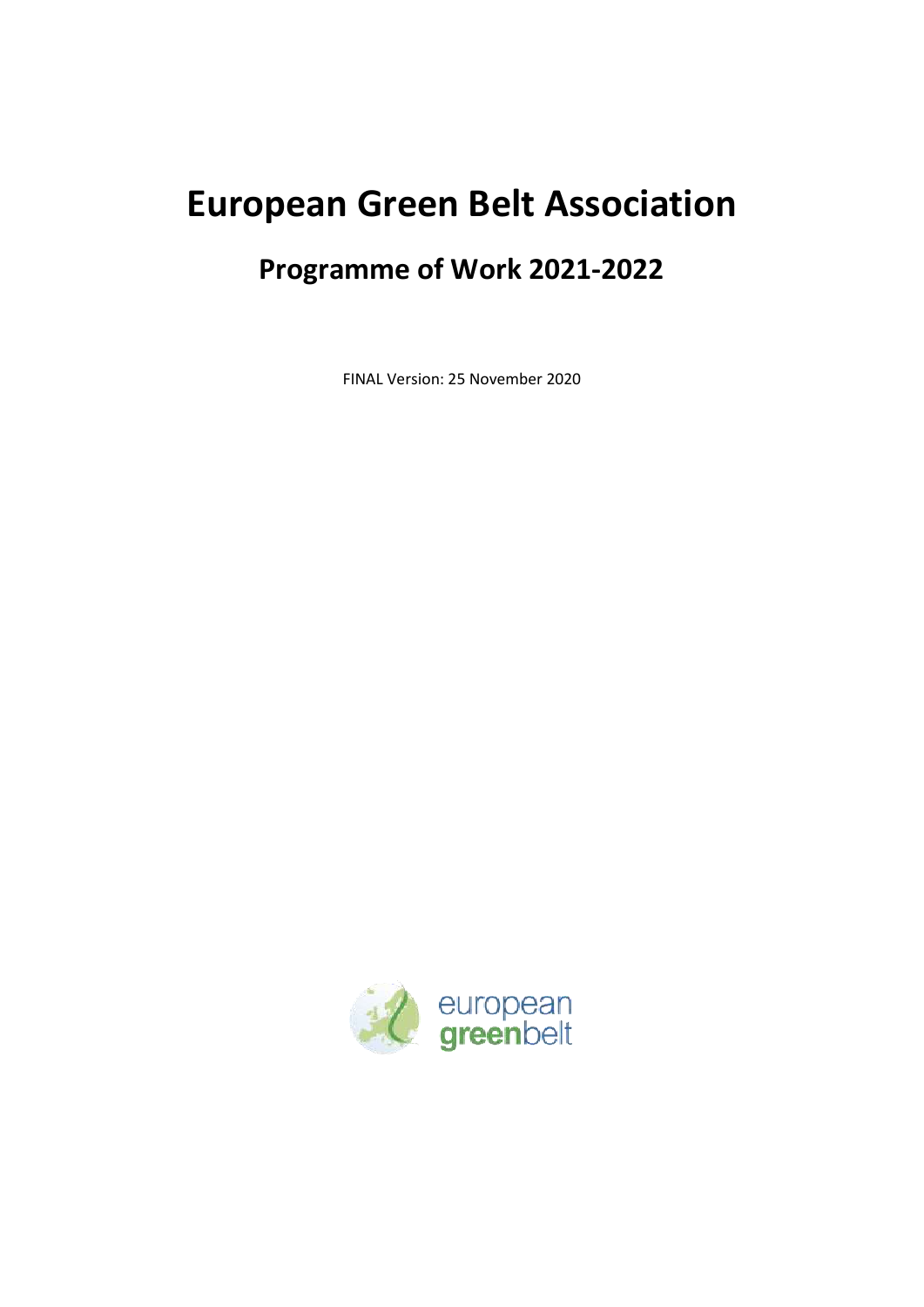

## **Bridging boundaries to protect Europe's longest green network**

The European Green Belt connects 24 countries and includes a vast range of landscapes from forests to coastal habitats. The European Green Belt Initiative is a transboundary collaborative project which includes nearly 150 governmental and non-governmental organizations, enterprises and scientific institutions, with the shared goal to conserve biodiversity, improve connectivity, and support sustainable development along the former Iron Curtain.

The European Green Belt Association e.V. was established in 2014 during the 8th Pan-European Green Belt Conference in Slavonice (Czech Republic) as governance structure for the European Green Belt Initiative. Today, 31 member organisations (GOs and NGOs) are part of the EGBA. The EGBA mainly guides planning and implementation on pan-European level, coordinates activities and promotes and facilitates knowledge exchange and communication.

The **mission** of the European Green Belt Association e.V. is to ensure that the European Green Belt is efficiently protected and that its sustainable development is promoted by facilitating an on-going, coordinated transboundary co-operation at all levels and across all sectors of society.

The **vision** of the European Green Belt Association e.V. may be described as follows:

*The European Green Belt, our shared natural heritage along the line of the former Iron Curtain, is to be conserved and restored to function as an ecological network connecting high-value natural and cultural landscapes, whilst respecting the economic, social and cultural needs of local communities.* 

This is the third Programme of Work (POW) of the EGBA. It covers the period of 2021 to 2022 and comprises the three fields of actions remain:

- **A. Capacity building and knowledge exchange**
- **B. Lobbying**
- **C. Communication and awareness raising**

The most important tasks were selected for the Programme of Work for the European Green Belt Association for 2021-2022 during the General Assembly on 05 November 2020 by the members of the European Green Belt Association. The POW for the European Green Belt Association for 2021- 2022 was finalized by the Board of the European Green Belt Association on 05 November 2020, including the identification of responsibilities, allocation of budgets for the chosen tasks, and setting of a time line for the implementation.

The chair of the European Green Belt Association covers administrative duties, like membership administration, communication in general as well as all further activities of the chair according to the statutes.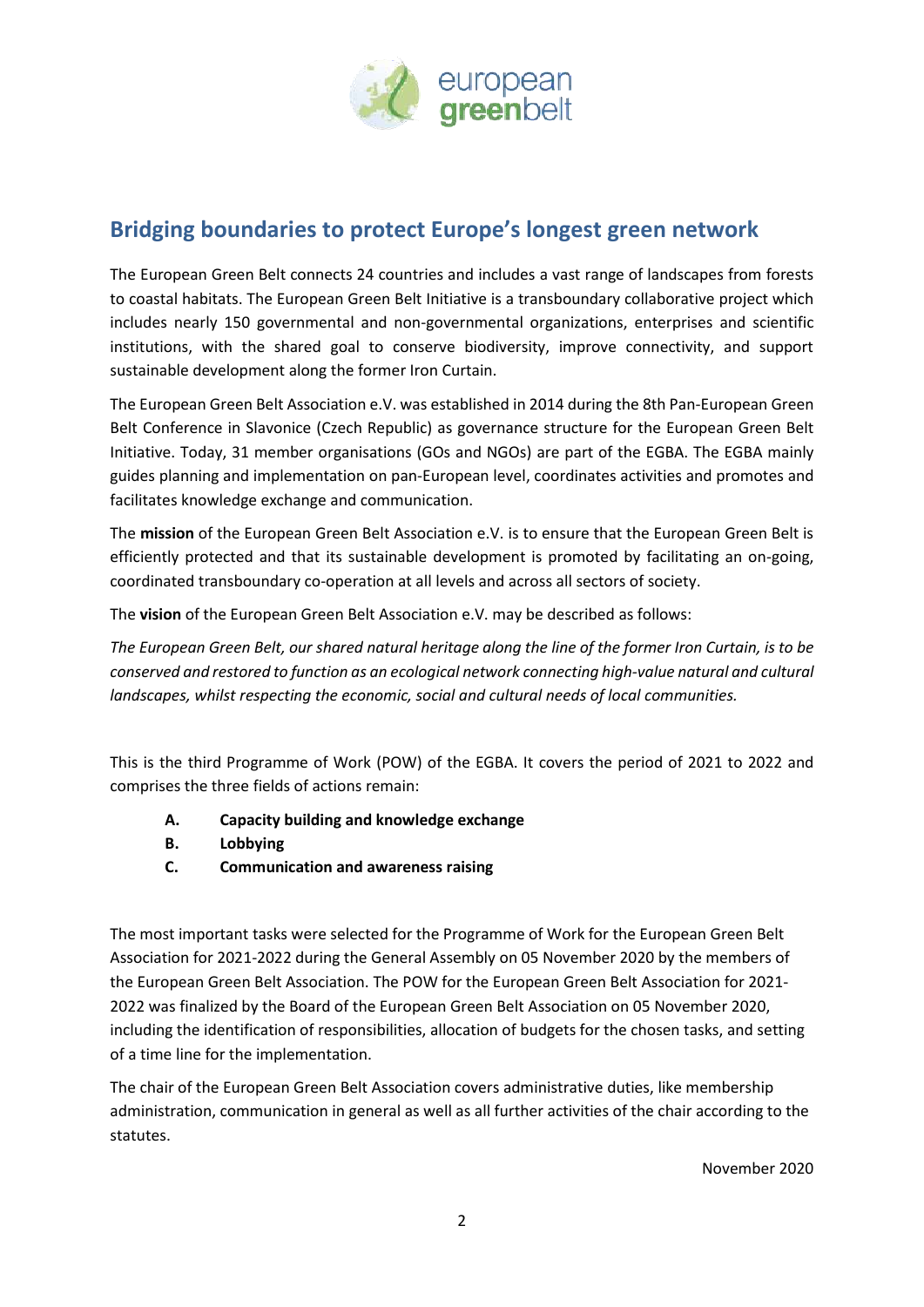

#### **Field of action A: CAPACITY BUILDING AND KNOWLEDGE EXCHANGE**

#### **Objective 1: Knowledge exchange between members of the European Green Belt Initiative continues and is further promoted.**

- 1.1 Implement the  $11<sup>th</sup>$  Pan-European Green Belt Conference as an online conference in 2021
- 1.2 Implement one Regional Conference in each region

**Objective 2: The need for research on the EGB is sufficiently elaborated and a cooperation with scientific experts/research institutions has been initiated by end of 2022.**

- 2.1 Approach research institutions to elaborate possible research topics on the EGB
- 2.2. Invite scientists to 11<sup>th</sup> Pan-European conference and stimulate discussions to find possible research topics
- 2.3 Identify funding options for research projects

### **Field of action B: LOBBYING**

#### **Objective 3: The EGB and its outstanding values are actively promoted on EU-level by addressing relevant stakeholders.**

- 3.1 Develop an official position paper on EGB and GI
- 3.2 Extent network to relevant institutions and decision makers on EU and national level
- 3.3 Organize at least one lobby event in Brussels